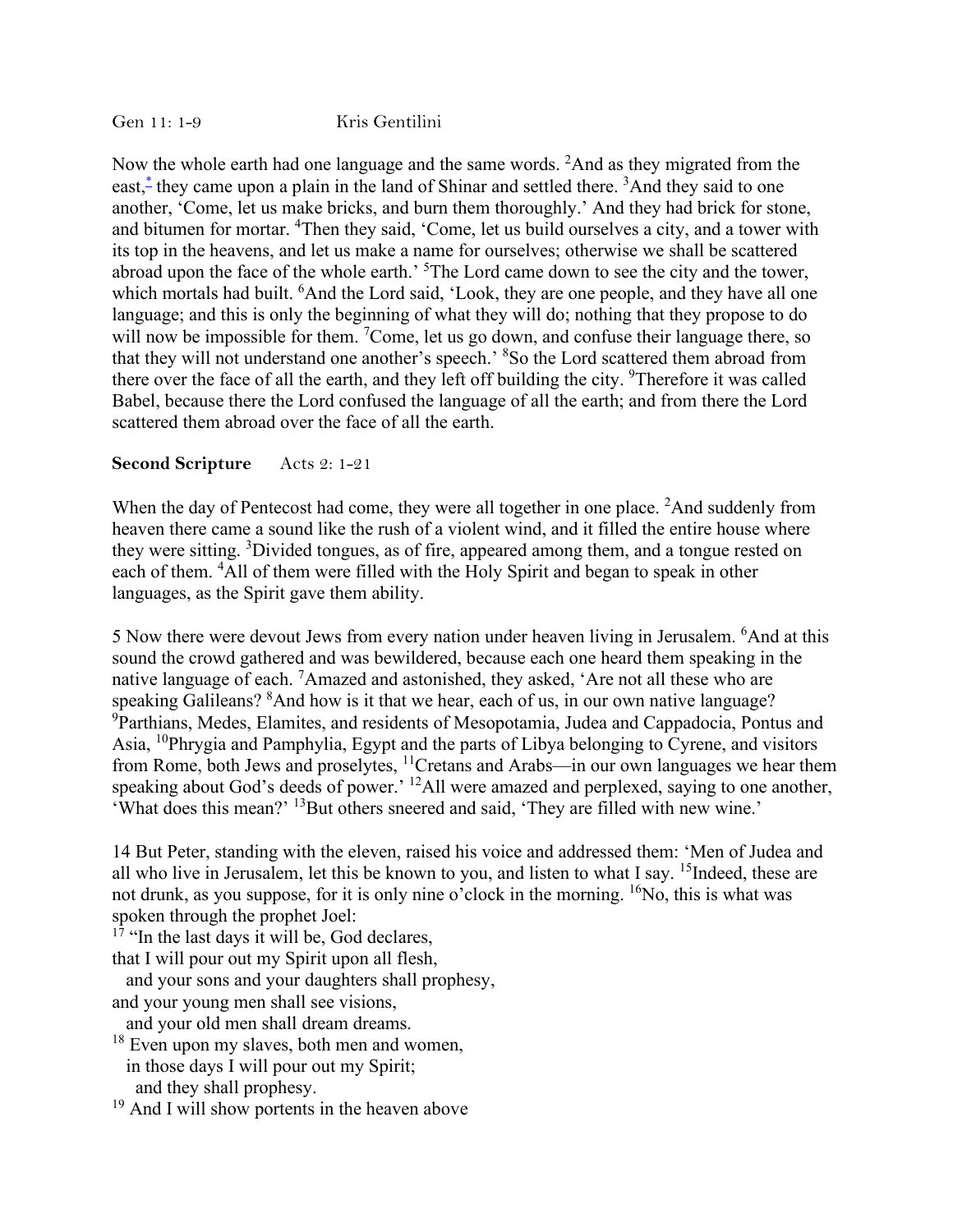and signs on the earth below,

blood, and fire, and smoky mist.

- <sup>20</sup> The sun shall be turned to darkness and the moon to blood,
	- before the coming of the Lord's great and glorious day.
- $21$  Then everyone who calls on the name of the Lord shall be saved."

## **Sermon:** Understanding

In the story of the tower of Babel, the diversity of human languages is a kind of curse from God. It's a way for God to put limits on human power, by dispersing and dividing the species. If that's the case, it worked. It's hard for humanity to work out its problems, to provide for itself and manage natural resources, when very often we do not understand one another.

Our other languages this morning included one native speaker and two speaking languages they learned as an adult. In the 11 am service, Gazela will be a second native speaker—did you know that they speak French, as well as Malagasy, in Madagascar? In fact, my kids' first language was Turkish, but then it went dormant after about age 4, so Ahmet's Turkish is kind of in an in-between category—neither native speaker nor second language learner.

I seize on the opportunities in Pentecost and in World Communion Sunday, for us to hear other languages in worship, I'm sure partly because I'm fascinated with languages and would like to learn about four more of them, if it weren't such an arduous process. But I also think it's important for us to worship even just a little bit in other languages from time to time, for a lot of reasons. It's important for us to remember that there are people following Jesus all over the world, in their own time zones, cultures, and languages. Yes, there are people in the UK who regularly say the Lord's Prayer in Welsh and people in South Africa who say it in Xhosa. Hearing it in other languages reminds us that the Lord's Prayer wasn't written in English, not even in King James English. It's a foreign language in itself, for all of us.

And it's also important for us to remember that here in the United States *we* come together from a variety of backgrounds and heritages and experiences; that we are not all the same and in many ways we do not all speak the same language, and that's ok. We can still communicate with each other and worship together. So while on the one hand, I would love to have four different native speakers up here speaking their own native language, on the other hand, the second language speakers remind us that we sometimes have to learn how to make ourselves understood, and that sometimes that's a challenge and a learning curve. I hope when you hear my kids speaking learned languages this morning, it reminds you of all the people who have had to work to learn English--including Heijung and the Randrasanas, as well as the previous generation of the Kobayashi family.

Pentecost is sometimes considered the birthday of the church. Though there are a lot of candidates for what would be considered the church's birthday, including Christmas and Easter. But Pentecost is the day that the church began to speak in other languages. And maybe that ability is what makes it a church, not just a collection of Jesus' friends and fans, a group of people who remember his powerful words and his healing power. Pentecost is the day when we begin to tell that story with the goal of introducing others to its saving power and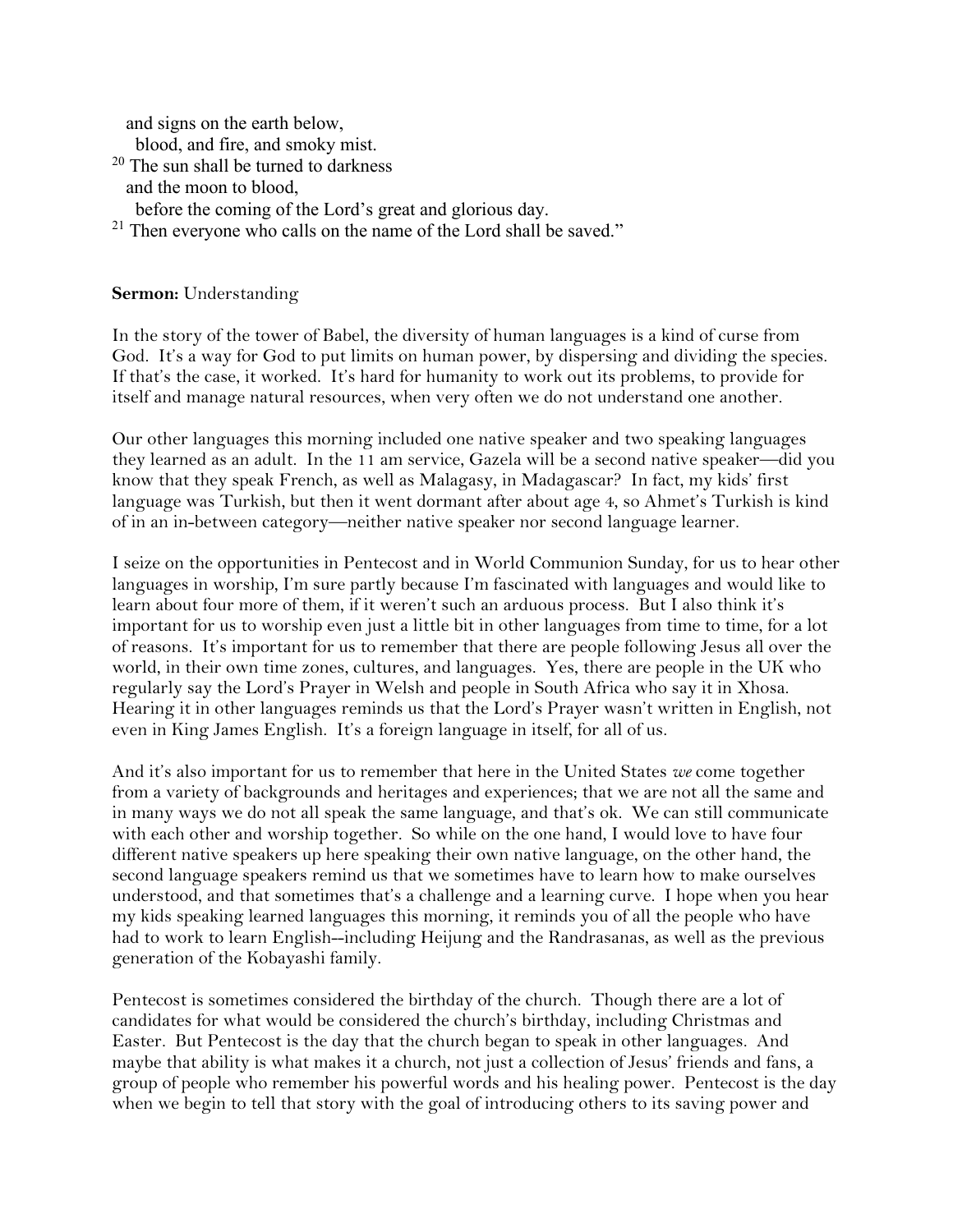hope. On Pentecost we begin to try and speak to the world around us in ways that can be fully understood.

We're not always good at that, and that makes sense, because it is a very challenging task. When I taught introduction to the Bible in undergraduate classes I would tell my students, when you write an academic paper on a biblical text, what makes it academic is that you are writing to and for people who do not believe what you believe. So in a college class you cannot refer to God's grace as though everyone knows what that is, for example. That's very tricky for students who grew up in the church—the only way they have ever talked about the Bible was with others who very much did believe what they believe. But I'm only now coming to understand that speaking about the faith to people who don't believe what we believe is at least a very good exercise, and at most our best survival as a church and maybe as a species.

Now that we are where we are as a nation, it's become increasingly important in our daily conversations, for our relationships with one another, for our civil discourse and for our communication as a church with the community and the world that surrounds us. The question of our era seems to be, how do we talk to people who do not believe what we believe? How do we find some kind of common language?

As speakers of English, we have a history of assuming that where there's a language barrier, other people will learn our language. Americans can be downright offended if people in Cancun or Bangkok don't speak English. The church has had this problem too. We speak church. We say things like Jesus loves you or God is love, and expect people to hear the truth in those statements. We sing the doxology and expect the world to be able to sing along. But many people out there do not know the tune. They have no clue what we are talking about. They hear churchy nonsense, in the same way that when I hear Chinese or Arabic or Urdu, I hear only sounds, not words. In our context, many people do not speak church. They need subtitles.

Which reminds me of that hilarious scene in the movie Airplane that some of you may remember. Two African American passengers are talking to each other using an exaggerated version of the black urban slang of 1980, when the film was made. A white flight attendant is having trouble understanding these guys and then one very white, older female passenger intervenes—I just discovered that it's the actress who played the Beaver's mom on Leave It To Beaver--saying confidently, "I speak jive." One of the black guys gets offended and Mrs. Cleaver walks away in a huff, still slinging slang, "Chump don't want the help; chump don't get the help."

There's a fine line between speaking so as to be understood and talking down, patronizing, assuming that your audience can't make the code switch themselves, can't come to you.

When you are learning the language, especially in the country where that's the dominant language, it can be terrifying when people speak to you as though you are fluent, leaving you in the dust of their native speaker vocabulary. On the other hand, it's insulting when people speak to you slowly or loudly or assume that their minimal English is better than your passable Spanish or Turkish or whatever. Communicating well, connecting with other people, isn't always about shared words; it's also about mutual respect and attention.